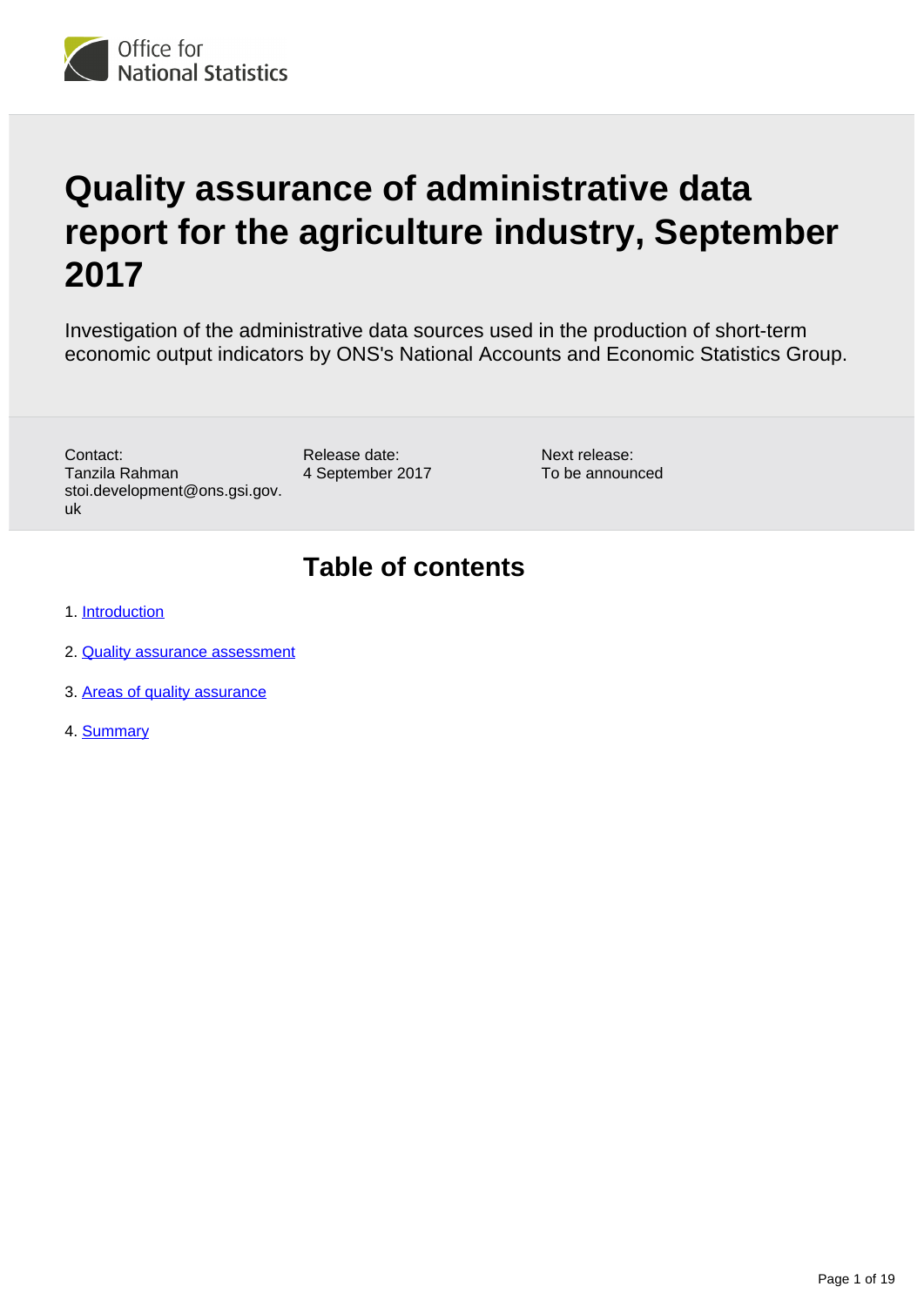## <span id="page-1-0"></span>**1 . Introduction**

### **1.1 Background**

National Accounts and Economic Statistics (NAES) Group within Office for National Statistics (ONS), request data from the Department for Environment, Food and Rural Affairs (Defra) on the agriculture industry. This includes two activities, namely the production of crop products and production of animal products. These data form one source in the calculation of short-term economic output indicators namely gross domestic product (GDP (O)).

This report outlines the process data take from initial collection through to the output of the release. It identifies potential risks in data quality and accuracy as well as details of how those risks are mitigated.

This report forms the latest in a series of quality assurance reports produced by the NAES Group to interrogate the data sources we use. As such this report specifically focuses on the agriculture industry and does not aim to cover other industries that make up the short-term economic output indicators, many of which will be considered in due course.

Further information relating to quality and methodology for the short-term economic output indicators can be found in our GDP [preliminary estimate release](https://www.ons.gov.uk/economy/grossdomesticproductgdp/bulletins/grossdomesticproductpreliminaryestimate/previousReleases) and [UK Index of Services Quality and Methodology Information.](https://www.ons.gov.uk/economy/nationalaccounts/uksectoraccounts/qmis/indexofservicesqmi)

#### **1.2 Standard industrial classification (SIC) overview**

The agriculture industry covers the activities under [UK Standard Industry Classification \(SIC\) 2007](https://www.ons.gov.uk/methodology/classificationsandstandards/ukstandardindustrialclassificationofeconomicactivities/uksic2007) division 01. This division includes crop and animal production, hunting and related services.

Based on the UK SIC 2007 the agriculture industry is classified into six groups:

#### **01.1 Growing of non-perennial crops**

- 01.11 Growing of cereals (except rice), leguminous crops and oil seed: barley, wheat, potatoes, and oilseed rape
- 01.12 Growing of rice
- 01.13 Growing of vegetables and melons, roots and tubers: horticulture
- 01.14 Growing of sugar cane
- 01.15 Growing of tobacco
- 01.16 Growing of fibre crops
- 01.19 Growing of non-perennial crops

#### **01.2 Growing of perennial crops**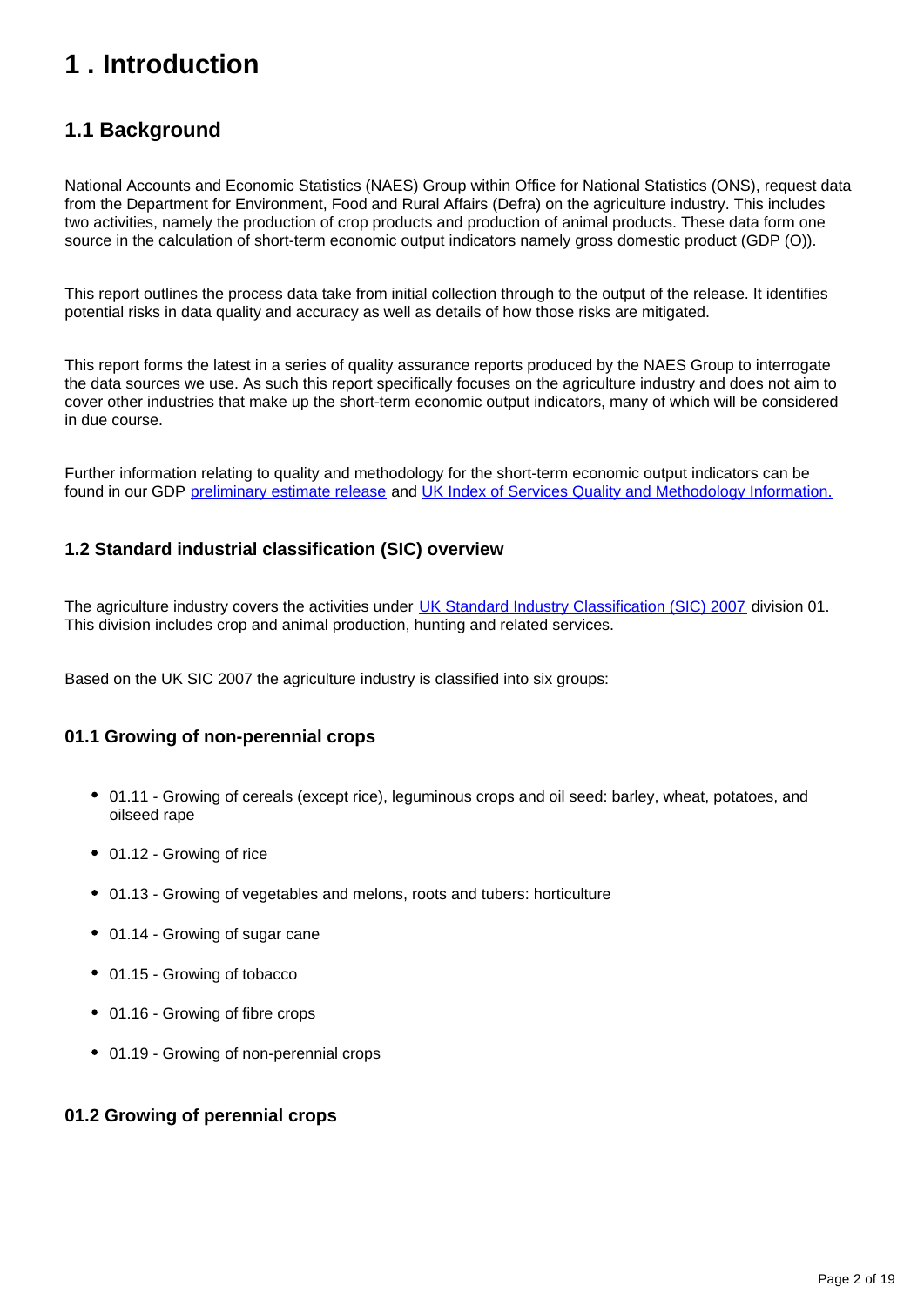- 01.21 Growing of grapes
- 01.22 Growing of tropical and subtropical fruits
- 01.23 Growing of citrus fruits
- 01.24 Growing of pome fruits and citrus fruits
- 01.25 Growing of other tree and bush fruits and nuts
- 01.26 Growing of oleaginous fruits
- 01.27 Growing of beverage crops
- 01.28 Growing of spices, aromatic, drug and pharmaceutical crops
- 01.29 Growing of other perennial crops

#### **01.3- Plant propagation**

• 01.30 - Plant propagation

#### **01.4 Animal production**

- 01.41 Raising of dairy cattle: cattle, milk
- 01.42 Raising of other cattle and buffaloes
- 01.43 Raising of horses and other equines
- 01.44 Raising of camels and camelids
- 01.45 Raising of sheep and goats: sheep
- 01.46 Raising of swine/pigs: pigs
- 01.47 Raising of poultry: poultry and eggs
- 01.49 Raising of other animals

#### **01.5 Mixed farming**

01.50 - Mixed farming

#### **01.6 Support activities to agriculture and post-harvest crop activities**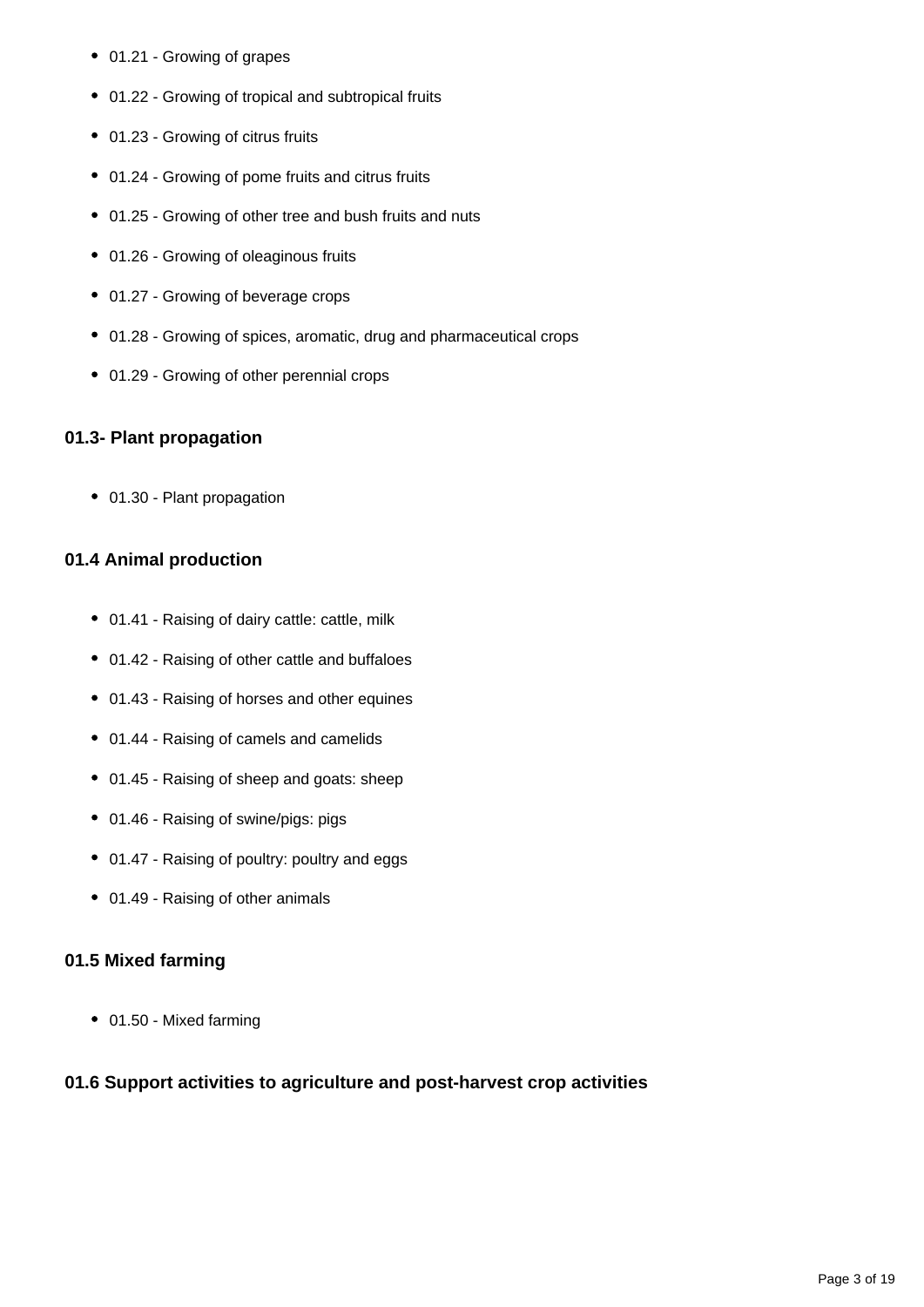- 01.61 Support activities for crop production
- 01.63 Support activities for animal production
- 01.62/1 Farm animal boarding and care
- 01.62/9 Support activities for animal production (other than farm animal boarding and care)not elsewhere classified
- 01.63 Post-harvest crop activities
- 01.64 Seed processing for propagation

#### **01.7 Hunting, trapping and related services activities**

• Hunting, trapping and related services activities

According to the [Inter-Department Business Register](https://www.ons.gov.uk/aboutus/whatwedo/paidservices/interdepartmentalbusinessregisteridbr) (IDBR)<sup>1</sup> there were 139,605 enterprises classified under division 01 in 2016. This was a slight increase of approximately 530 enterprises (0.38%) from the previous year (2015).

SIC 01.45 raising of sheep and goats and SIC 01.50 mixed farming made up the majority of the industry with 28,635 and 29,345 enterprises in each class respectively (20.51% and 21.02% of whole industry).

The annual turnover of 48,640 (38.4%) enterprises within division 01 was less than £50,000. The vast majority of enterprises within division 01; 125,045 (89.6%) had registered turnover of below £1 million.

Within division 01, there were 123,450 enterprises with fewer than five employees (88.42% of the division).

#### **Notes for : Introduction**

1. The Inter-Departmental Business Register (IDBR) is a comprehensive list of UK businesses that is used by government for statistical purposes. It provides the main sampling frame for business surveys carried out by both ONS and other government departments. It is also a key data source for analyses of business activity.

### <span id="page-3-0"></span>**2 . Quality assurance assessment**

### **2.1 UK Statistics Authority Quality Assurance Toolkit**

The assessment of this data sources has been carried out in accordance with the UK Statistics Authority Quality [Assurance of Administrative Data \(QAAD\) Toolkit](https://www.statisticsauthority.gov.uk/publication/administrative-data-quality-assurance-toolkit/).

Each data source is evaluated according to the toolkit's risk and profile matrix reflecting the level of risk of data quality concerns and the public interest profile of the statistics. See Table 1.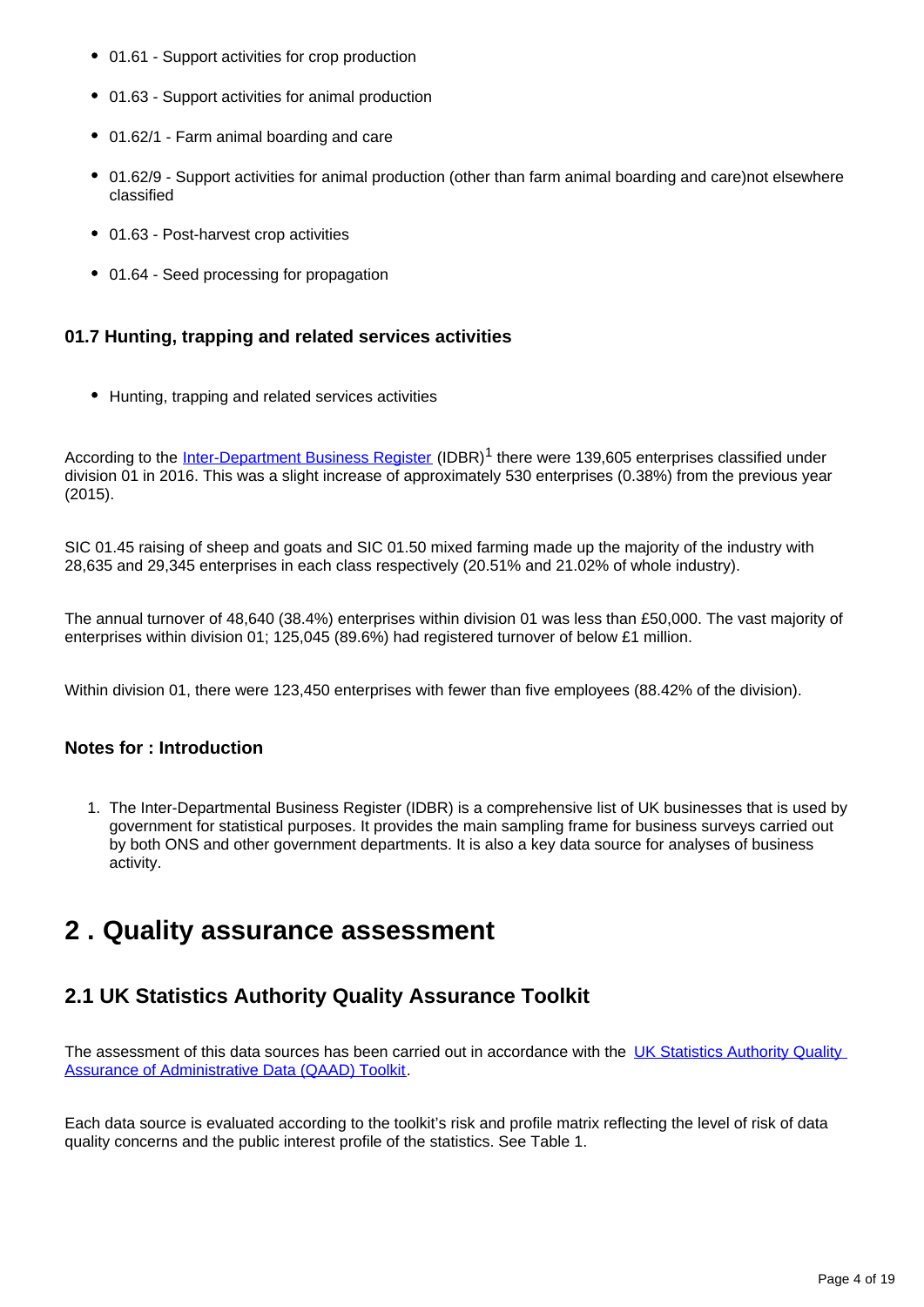| Level of risk of<br>Quality<br>concerns |                                                                      | <b>Public interest profile</b>                                        |                                                                       |  |
|-----------------------------------------|----------------------------------------------------------------------|-----------------------------------------------------------------------|-----------------------------------------------------------------------|--|
|                                         | Lower                                                                | Medium                                                                | Higher                                                                |  |
| Low                                     | Statistics of lower quality<br>concern and lower public<br>interest  | Statistics of low quality<br>concern and medium public<br>interest    | Statistics of a low quality<br>concern and higher public<br>interest  |  |
|                                         | [A1]                                                                 | [A1/A2]                                                               | [A1/A2]                                                               |  |
| Medium                                  | Statistics of medium quality<br>concern and lower public<br>interest | Statistics of medium quality<br>concern and medium public<br>interest | Statistics of medium quality<br>concern and higher public<br>interest |  |
|                                         | [A1/A2]                                                              | [A2]                                                                  | [A2/A3]                                                               |  |
| High                                    | Statistics of higher quality<br>concern and lower public<br>interest | Statistics of higher quality<br>concern and medium public<br>interest | Statistics of higher quality<br>concern and higher public<br>interest |  |
|                                         | [A1/A2/A3]                                                           | [A3]                                                                  | [A3]                                                                  |  |

#### **Table 1: UK Statistics Authority administrative data quality assurance risk and profile matrix**

Source: Office for National Statistics

The toolkit outlines four specific areas for assurance and the rest of this report will focus on these areas. These are:

- operational context and administrative data collection
- communication with data supply partners
- quality assurance principles, standards and checks applied by data suppliers
- producer's quality assurance investigations and documentation

In the assurance of our data source, we have chosen to give a separate risk and profile matrix score (Table 2) for each of the four areas of assurance, this will allow us to focus our investigatory efforts on areas of particular risk or interest to our users. Scoring for the agriculture industry is shown in Table 2.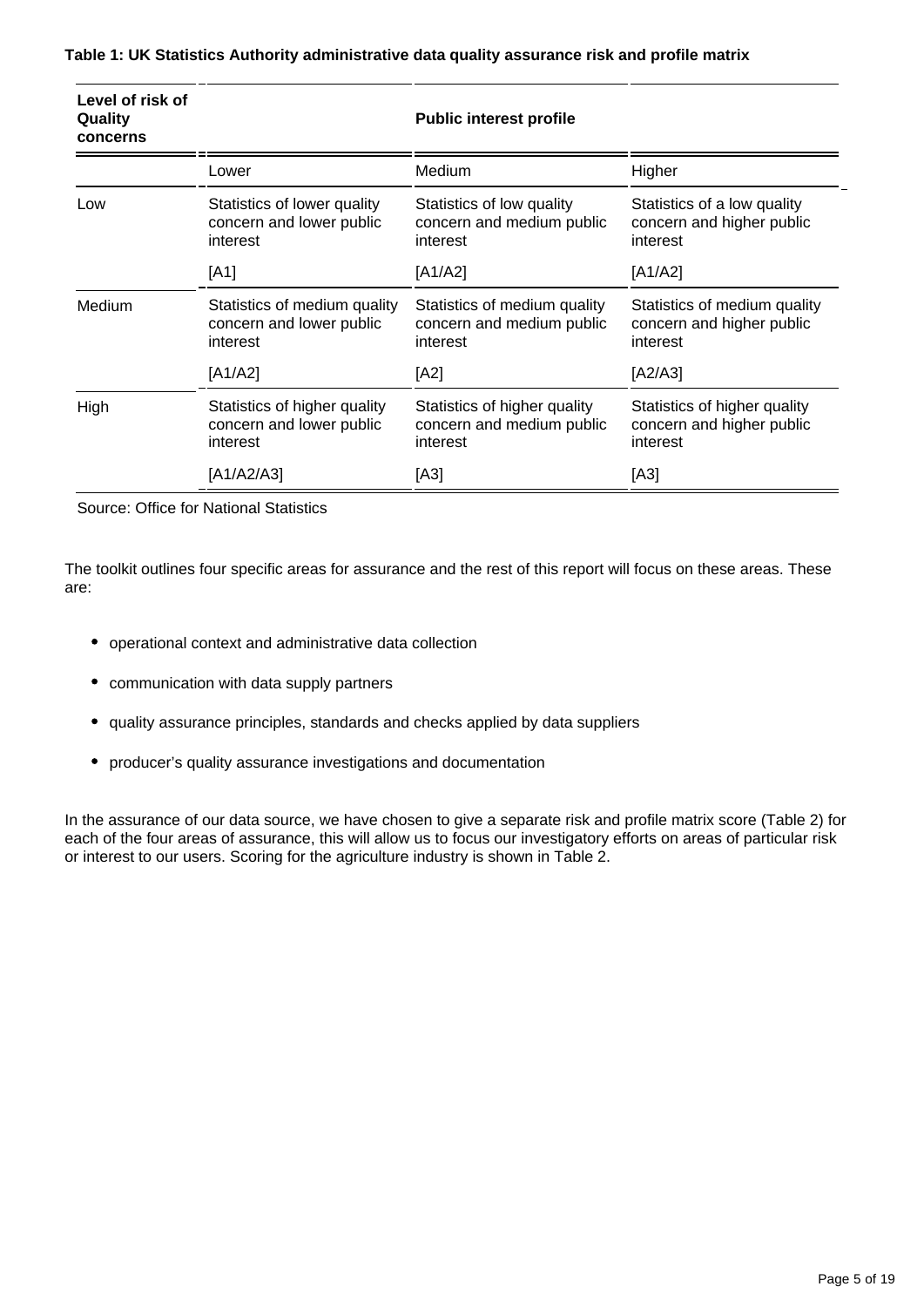#### **2.2 Assessment and justification against the QAAD risk and profile**

|                                                                        |  | Low Medium High |
|------------------------------------------------------------------------|--|-----------------|
| Operational context and administrative data collection                 |  | A <sub>2</sub>  |
| Communication with data supply partners                                |  | A2              |
| Quality assurance principles, standards and checks by data<br>supplier |  | A <sub>2</sub>  |
| Producers quality assurance                                            |  |                 |
| investigations and documentation                                       |  |                 |

**Table 2: Quality assurance risk and profile matrix assessment used to measure agriculture**

Source: Office for National Statistics

Quality concerns and level of public interest have both been set as "Medium" due to the contribution that the agriculture feeds into gross domestic output (0.67%) and the increase in the public profile of agriculture since the UK voted to exit from the European Union. As such, a score of A2 is deemed appropriate for this data source.

All scoring was carried out by National Accounts and Economic Statistics (NAES) Group based on the level of risk of the data and interest of our users. Results for each area of assurance for agriculture are shown in Table 2. If you feel that this report does not adequately provide this assurance then please contact [stoi.development@ons.](http://stoi.development@ons.gsi.gov.uk) [gsi.gov.uk](http://stoi.development@ons.gsi.gov.uk) with your concerns.

## <span id="page-5-0"></span>**3 . Areas of quality assurance**

### **3.1 Operational context and data collection – matrix score, A2**

This relates to the need for statistical producers to gain an understanding of the environment and processes in which the administrative data are being compiled and the factors that might increase the risks to the quality of the administrative data.

#### **3.1.1 Overview of the components**

Department for Environment, Food and Rural Affairs (Defra) are responsible for collecting National Statistics data on agriculture. There are a variety of data that Defra collects, however, this report will only focus on data that National Accounts Economic Statistics (NAES) Group uses for gross domestic product (GDP) outputs.

Defra supply 11 data components (Table 3) to NAES, five are on a monthly basis, one is supplied quarterly and the remaining five are provided annually. All components collected by Defra, which are used by NAES, with the exception of horticulture, have [National Statistics](https://www.statisticsauthority.gov.uk/national-statistician/types-of-official-statistics/) status and therefore conform to the statistical standards outlined by the [Code of Practice for Official Statistics](https://www.statisticsauthority.gov.uk/osr/code-of-practice/).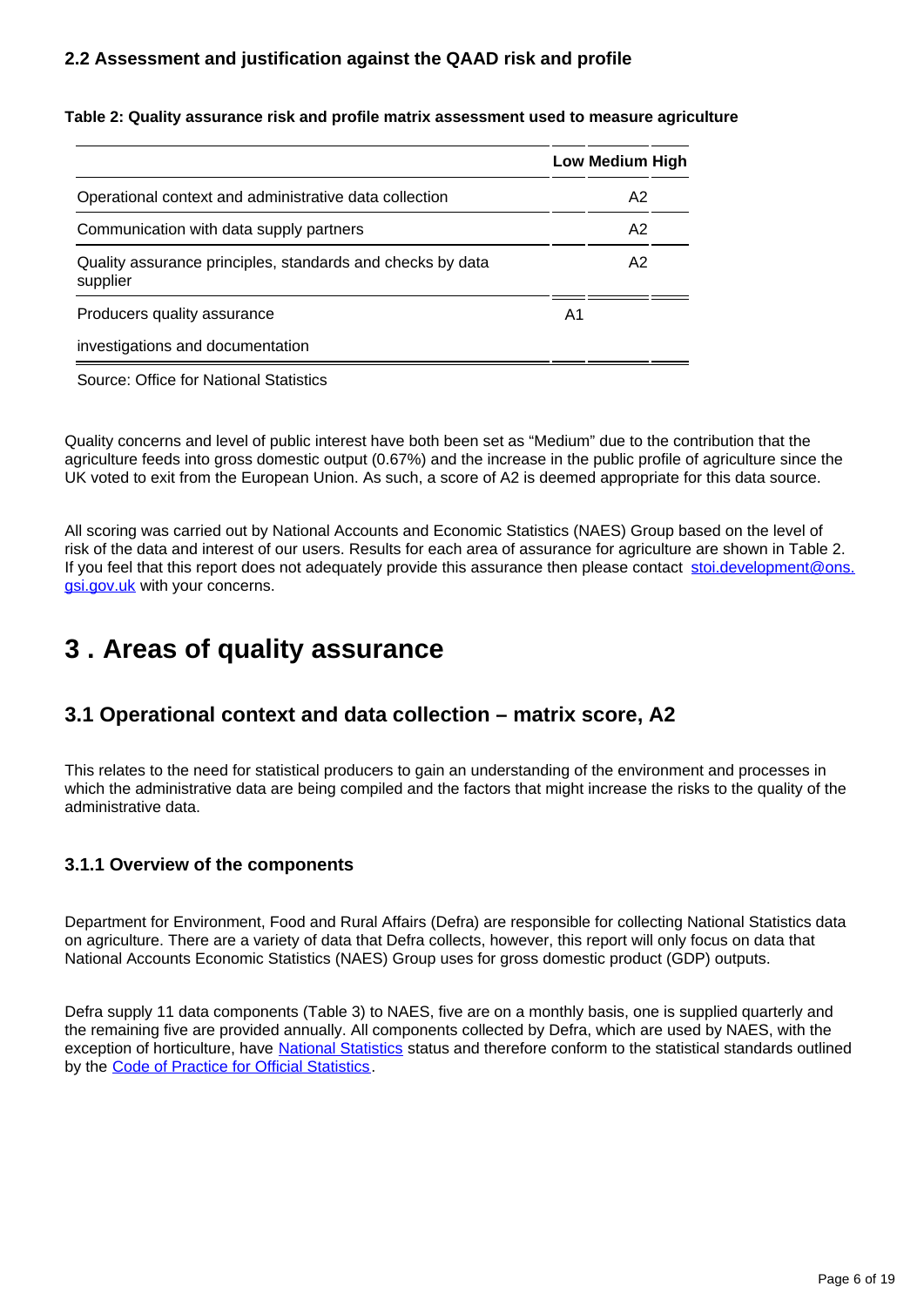#### **Table 3: Component by data type, reporting period and availability to NAES**

|    | <b>Component</b>                 | Data type                   | <b>Reporting</b><br>period | <b>Availability</b>                    |
|----|----------------------------------|-----------------------------|----------------------------|----------------------------------------|
| 1  | Wheat                            | Volume (thousand<br>tonnes) | Annually                   | October (forecast) / April (final)     |
| 2  | <b>Barley</b>                    | Volume (thousand<br>tonnes) | Annually                   | October (forecast) / April<br>(final)  |
| 3  | Oilseed r ape                    | Volume (thousand<br>tonnes) | Annually                   | October (forecast) / April<br>(final)  |
| 4  | Potatoes                         | Volume (thousand<br>tonnes) | Annually                   | October (forecast) / April<br>(final)  |
| 5  | Cattle                           | Volume (thousand<br>tonnes) | Monthly                    | 6 weeks after the end of the<br>month  |
| 6  | Sheep                            | Volume (thousand<br>tonnes) | Monthly                    | 6 weeks after the end of the<br>month) |
| 7  | Pigs                             | Volume (thousand<br>tonnes) | Monthly                    | 6 weeks after the end of the<br>month  |
| 8  | Poultry                          | Volume (thousand<br>tonnes) | Monthly                    | 6 weeks after the end of the<br>month  |
| 9  | Eggs                             | Volume (thousand<br>tonnes) | Quarterly                  | Feb / May                              |
|    |                                  |                             |                            | Aug / Nov                              |
| 10 | Milk                             | Volume (thousand<br>tonnes) | Monthly                    | 6 weeks after the end of<br>month      |
| 11 | Horticulture and other<br>crops* | <b>Constant Price</b>       | Annually                   | October (forecast) / April<br>(final)  |

Source: Office for National Statistics

Notes:

Other crops include (oats, and summer cereal mixtures, rye, other cereals, plants and flowers, fruit, oilseed rape, other oilseed, sugar beet, fibre plants, Vegetables, Hops, Other industrial crops, forage plants, other crops including seed, protein crops).

#### **3.1.2 Data sources**

Other than horticulture all of the 11 components mentioned in Table 3 are collected by surveys. Table 4 gives an overview of the seven data sources used by the relevant component.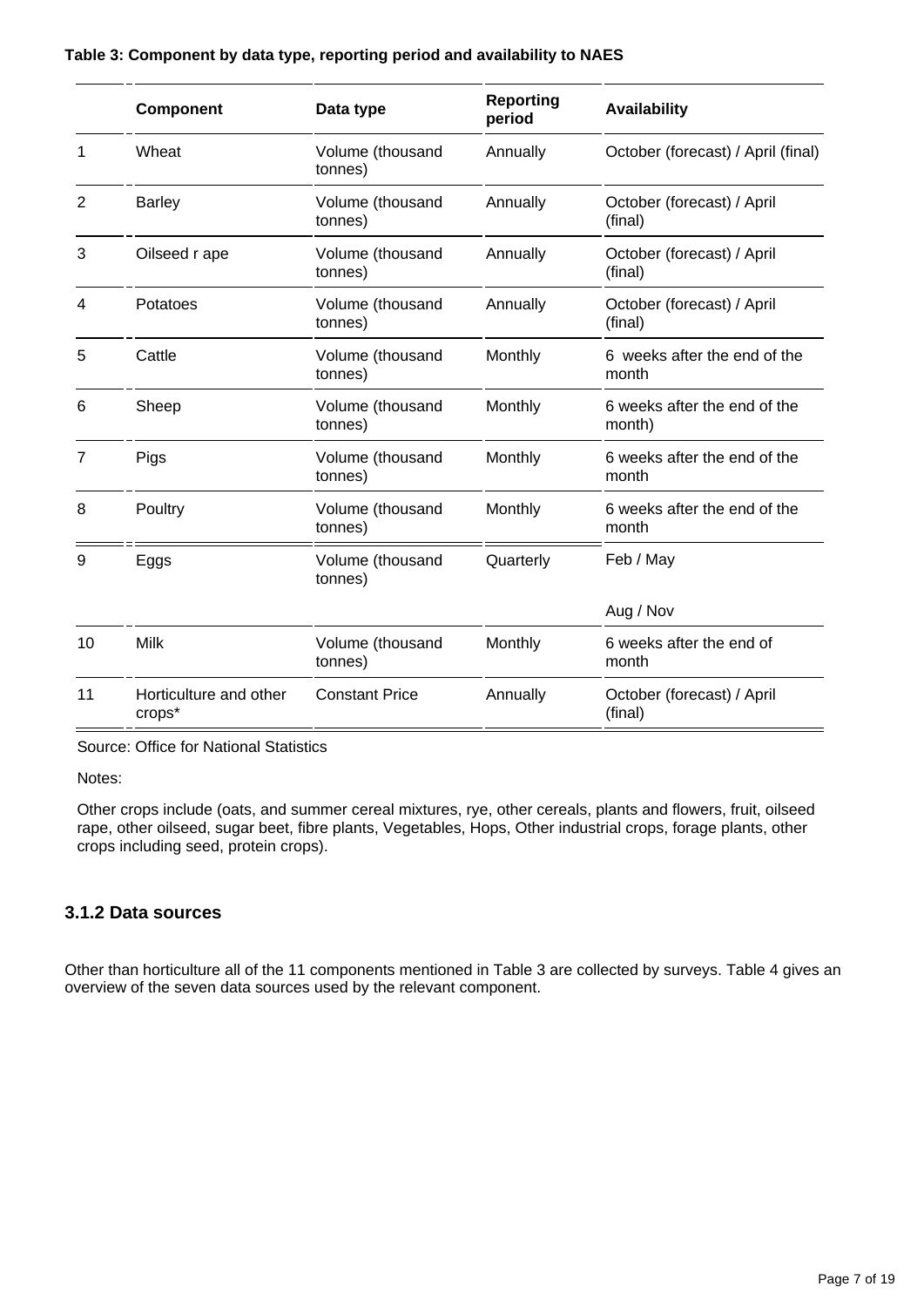#### **Table 4: DEFRA data sources used to collect each component**

|    | <b>Component</b>                     | Data source(s)                                                                                                                                                                                                                               | <b>Methods</b> |
|----|--------------------------------------|----------------------------------------------------------------------------------------------------------------------------------------------------------------------------------------------------------------------------------------------|----------------|
| 1  | Wheat,<br>barley and<br>oilseed rape | 'Cereal and Oilseed Rape Production survey' for England                                                                                                                                                                                      |                |
|    |                                      | 'Cereal production and disposal survey' for Scotland                                                                                                                                                                                         |                |
|    |                                      | Welsh production is estimated on a regional basis within Wales from the 'June<br>Survey of Agriculture and Horticulture' along with yields for the English regions<br>bordering Wales                                                        |                |
|    |                                      | Northern Ireland production figures are based on the 'June Survey of Agriculture<br>and Horticulture' and are derived from cereal yields (Post-Harvest survey) and<br>then combined with the respective cereals areas from the latest census |                |
|    | Potatoes                             | Family Food Survey, Great Britain and Northern Ireland                                                                                                                                                                                       | Surveys        |
| 3  | Cattle,<br>sheep and<br>pigs         | Monthly Slaughterhouse Survey, England and Wales                                                                                                                                                                                             |                |
|    |                                      | 'June Agricultural Census', 'Rural and Environment Science and Analytical<br>Service (RESAS), Scotland                                                                                                                                       |                |
|    |                                      | 'Northern Ireland Agriculture survey', Department of Agriculture, Environment<br>and Rural Affairs (DAERA), Northern Ireland                                                                                                                 |                |
|    | 4 Poultry                            | Survey of England and Wales Poultry Slaughterhouses<br>Surveys                                                                                                                                                                               |                |
|    |                                      | 'June Agricultural Census,' in RESAS, Scotland                                                                                                                                                                                               |                |
|    |                                      | Northern Ireland poultry statistics                                                                                                                                                                                                          |                |
| 5. | Eggs                                 | 'Defra Hatchery Survey layer chick placings', UK                                                                                                                                                                                             | Surveys        |
|    |                                      | Quarterly survey of registered UK egg packaging statistics called 'Egg Packers<br>survey', UK                                                                                                                                                |                |
| 6  | Milk                                 | Monthly and quarterly survey of m ilk availability and usage by diaries in England Surveys<br>and Wales                                                                                                                                      |                |
|    |                                      | Monthly survey for milk production, RESAS for Scotland 3                                                                                                                                                                                     |                |
|    |                                      | Monthly survey for raw milk production, DAERA for Northern Ireland <sup>4</sup>                                                                                                                                                              |                |
|    | Horticulture                         | Horticulture m arket reports of w holesale prices from four leading wholesale<br>markets in England and Wales                                                                                                                                | Surveys        |
|    |                                      | 'June Agricultural Census' and 'December Agriculture survey, RESAS Scotland                                                                                                                                                                  |                |
|    |                                      | Statistical Review of Northern Ireland Agriculture Northern Ireland                                                                                                                                                                          |                |

Source: Office for National Statistics

The links for the latest methodology papers for each of the components can be found in Table 5.

#### **Table 5: Methodology papers for the components**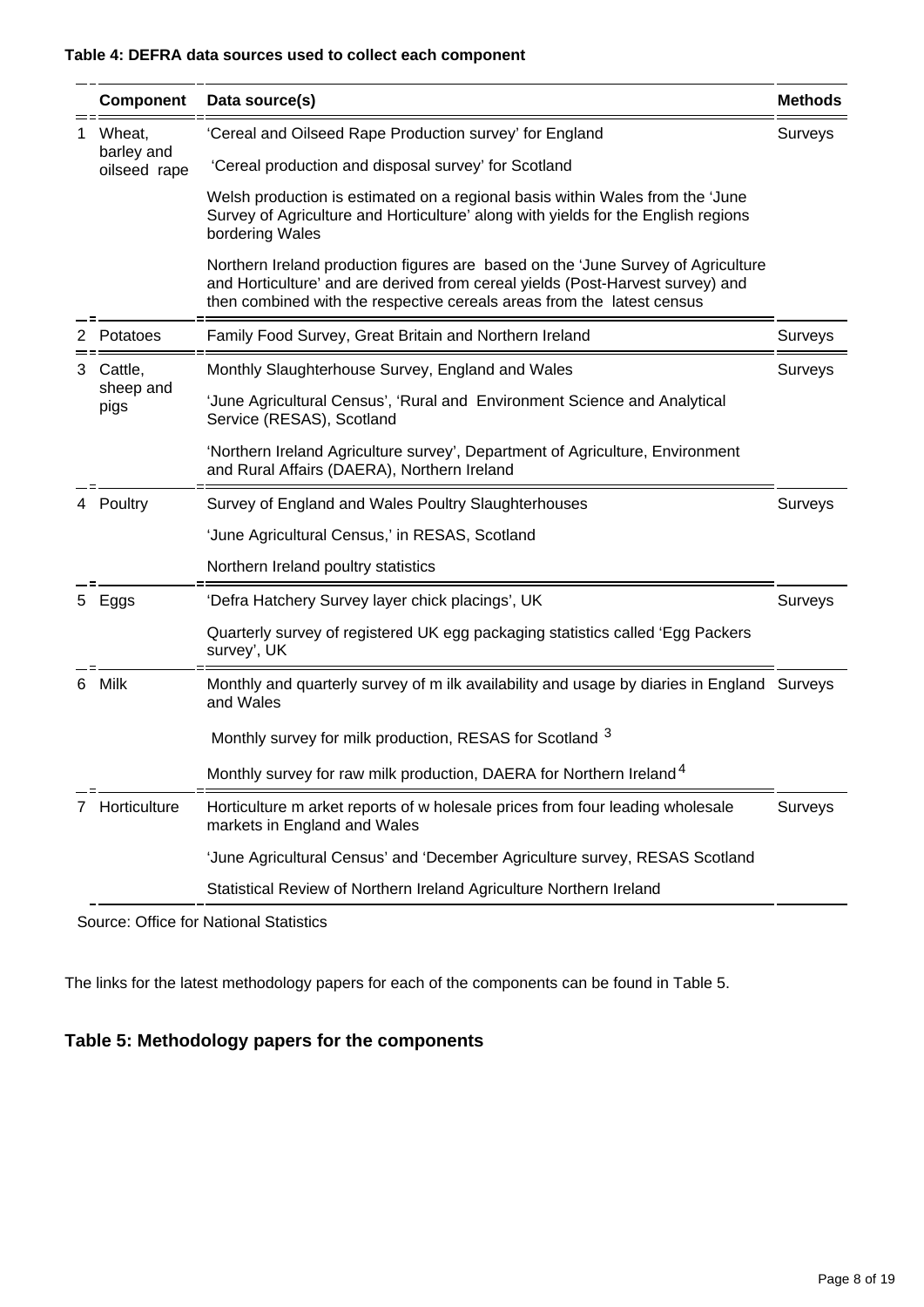|              | <b>Component</b>                  | <b>Web I inks</b>                                               |
|--------------|-----------------------------------|-----------------------------------------------------------------|
| $\mathbf{1}$ | Wheat, barley and<br>oilseed rape | <b>Farming Statistics 2016</b>                                  |
| 2            | Potatoes                          | <b>Family Food 2015</b>                                         |
| 3            | Cattle, sheep and pigs            | <b>United Kingdom Slaughter Statistics</b>                      |
| 4            | Poultry                           | <b>United Kingdom Poultry Meat Statistics</b>                   |
| 5            | Eggs                              | <b>United Kingdom Egg Statistics</b>                            |
| 6            | <b>Milk</b>                       | Usage of milk by dairies in England and Wales                   |
| 7            | Horticulture                      | <b>June Survey of Agriculture and Horticulture: Methodology</b> |

As the survey process by which all data for the different components is collected share commonality, we have decided to focus on the cattle, sheep and pigs component as a specific case study to describe the wider process of data collection for all components. Where data collection of other components does differ will be considered in section 3.1.3.4. Please note, as we are aware that the process of data collection for potatoes and horticulture differs throughout we will be considering these components separately in their own sections.

We believe this approach is the most appropriate to give our users specific details of the data's journey whilst improving clarity by reducing repetition.

#### **3.1.3 Cattle, sheep and pigs**

The production data for cattle, sheep and pigs are collected monthly from slaughterhouses (abattoirs) across the UK and are collected by separate surveys for each country. The data for England and Wales is collected from abattoirs by Defra and is then supplemented by data from the Food Standards Agency (FSA). The Scotland survey is collected by RERAS (Rural and Environment Science and Analytical Service) and the Northern Ireland data is collected by DAERA (Department of Agriculture, Environment and Rural Affairs). RESAS and DAERA provide the data to Defra. Defra then provide the UK cattle, sheep and pigs production figures to NAES, which is used in the monthly GDP.

A process map showing the collection of cattle, sheep and pigs data' visually is shown in Figure 1 of the annex.

#### **3.1.3.1 Methodology**

The production figures for cattle, sheep and pigs in England and Wales is collected by a statutory monthly survey, run by Defra, of registered slaughterhouses, under Regulation number EC.1165/2008. Detailed information on this legislation is available by selecting [Animal production](http://epp.eurostat.ec.europa.eu/portal/page/portal/agriculture/legislation) on the Eurostat website.

Information on livestock slaughter numbers and weight of meat produced are collected from approximately 91 slaughterhouses. All the major slaughterhouses<sup>5</sup> participate in this survey and because the survey is statutory there is usually a 100% response rate.

This monthly slaughterhouse survey accounts for 90% of the slaughterhouse throughput for each livestock type. Smaller slaughterhouses are then supplemented by administrative data from the Food Standards Agency (FSA), which provides a complete monthly coverage of livestock slaughtering  $6$ . This means that Defra have 100% coverage of the industry.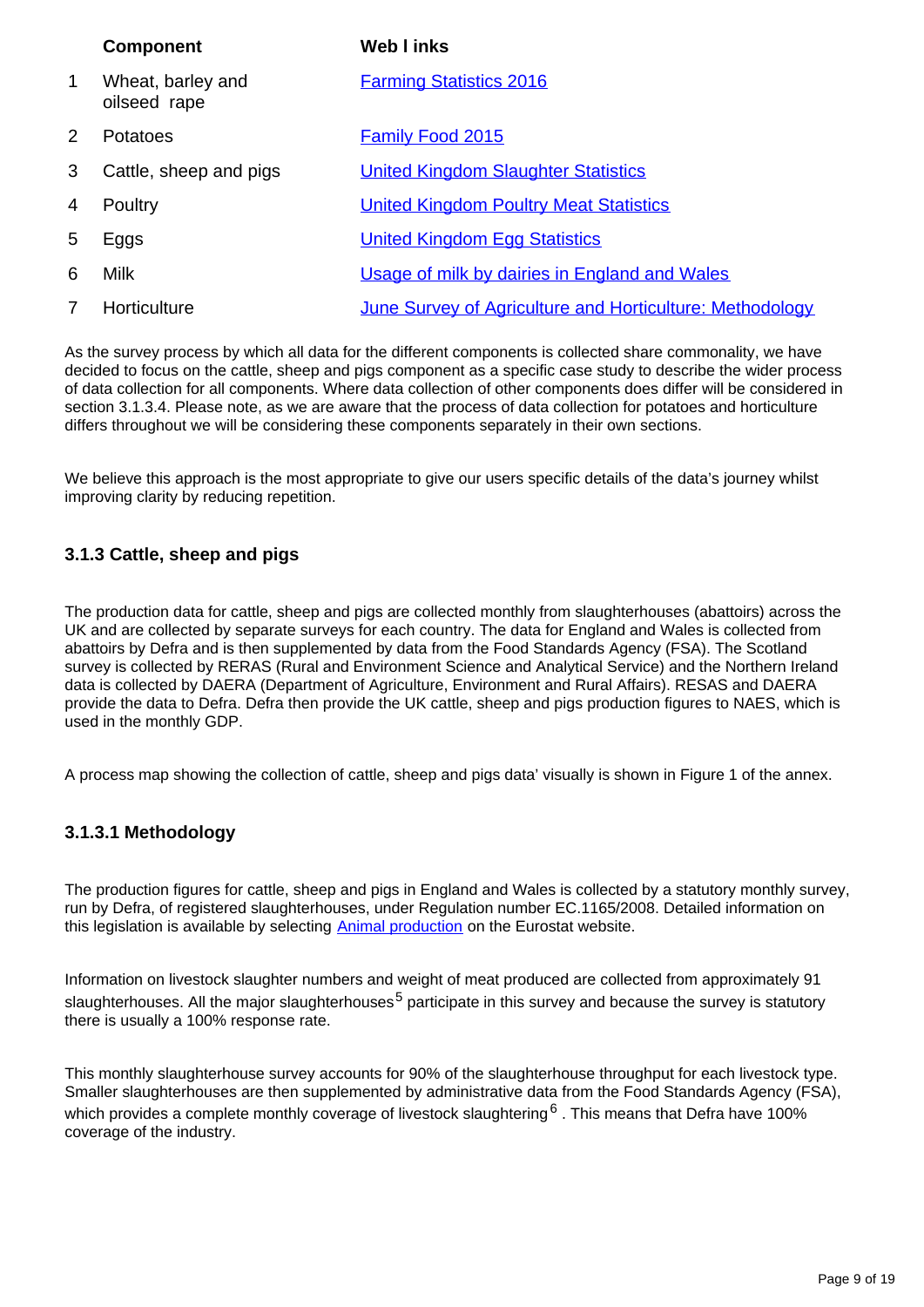In order to calculate production Defra use the information on the weight of meat produced from a sample of animals weighed at slaughterhouses. The survey respondent consists of around 55 slaughterhouses. This information is then used to provide average dressed carcase weights for each animal type and is calculated by adding up the total weight of the meat produced and dividing by the number of animals weighed.

The volume of meat production is estimated from the number of all livestock slaughtered and average dressed carcase weight information collected. Livestock imported into the UK for slaughter is also included in the total "Home killed" production.

As agriculture and its practices are devolved, similar surveys are also run by RESAS in Scotland and by DAERA in Northern Ireland and used by Defra to collect UK data as a whole. Scottish statistics on livestock slaughtering are available in the [Economic Report on Scottish Agriculture.](http://www.gov.scot/Resource/0050/00501417.pdf) and Northern Ireland results for [cattle and sheep,](https://www.daera-ni.gov.uk/articles/slaughtering-cattle-and-sheep) and **pigs** are available on the DAERA website.

Defra publish the statistics for cattle, sheep and pigs in their statistics bulletin within 3 weeks after the end of each month (see link in Table 5). NAES receives the data via a spreadsheet from Defra monthly, 6 weeks after the end of the month.

#### **3.1.3.2 Revisions**

The tight deadlines to publish mean that the statistics that Defra produce are subject to revisions. Information on any revisions to previously published information is provided in Defra's statistics notice and associated datasets.

Defra also provide briefings to NAES accompanying the data if there are fluctuations based on historical trends to explain these.

The revisions to the cattle, sheep and pigs statistics could occur for various reasons, including:

- if survey data has not been received by Defra's deadlines then estimates are made based on respondents' previous monthly returns; the estimates are replaced when actual survey data is received
- survey respondents sometimes supply amended figures for previous periods
- if administrative data for the smaller slaughterhouses have not been received then Defra will make an estimate from the previous data received; this is then replaced when the actual data is received

Revisions for wheat, barley, oilseed rape, poultry, eggs and milk could occur for the same reasons mentioned previously.

#### **3.1.3.3 Operational context of cattle, sheep and pigs data source**

Defra have a long-standing history of using surveys to collect this data . The advantage of this is that it enables Defra to improve accuracy by making comparisons against historical trends. Defra still believe these surveys are the best source to collect data on our components; however, they acknowledge that the use of surveys has to provide timeliness, accuracy and value for money and have therefore evaluated various other data sources such as the possibility of using satellite mapping, which is still being monitored. This shows that Defra are engaged in the data collection process and willing to improve and innovate.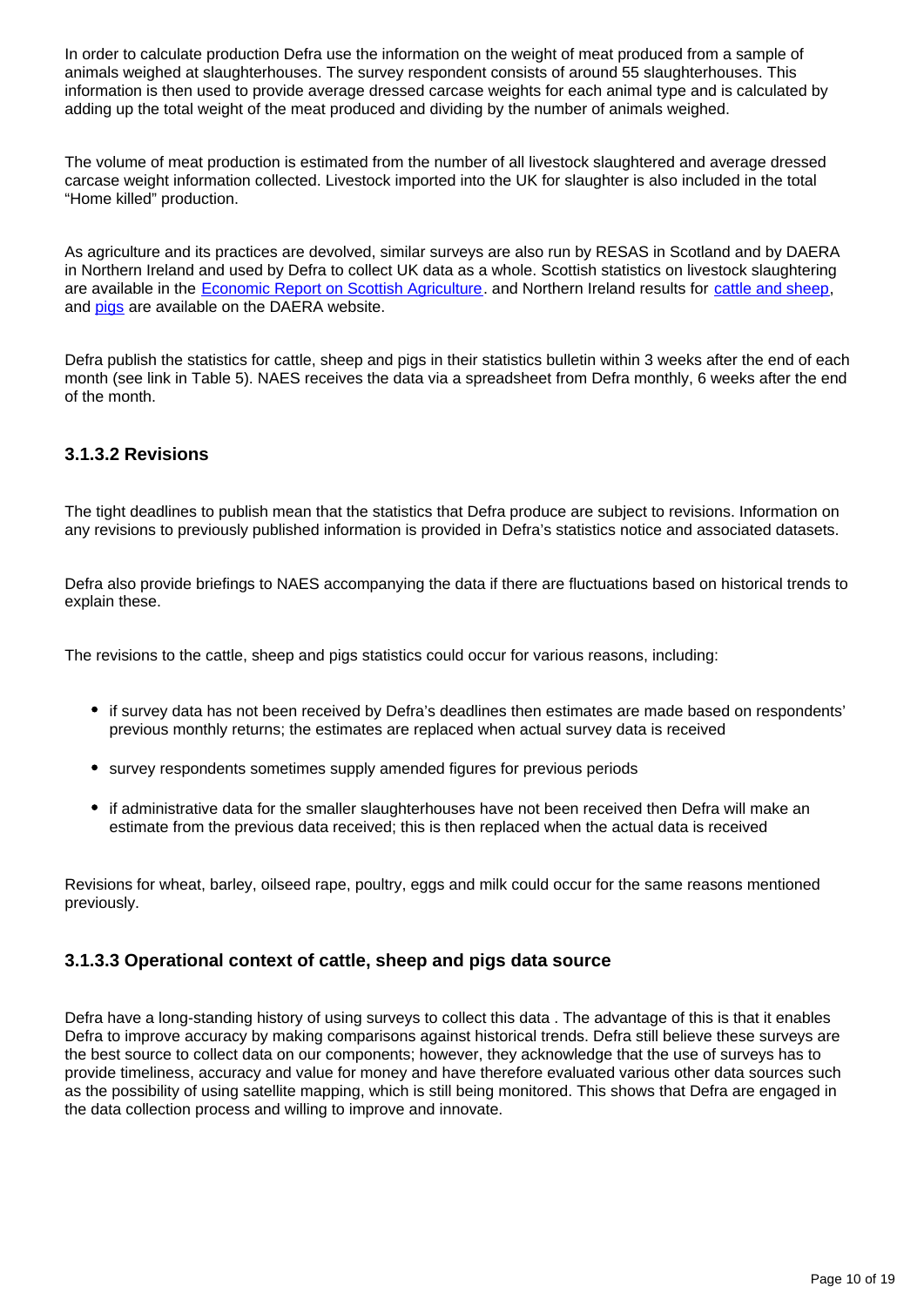#### **3.1.3.4 Operational context of other data sources**

As mentioned previously the process by which the data is collected for cattle, sheep and pigs is also consistent for six other components: wheat, barley, oilseed rape, poultry, eggs and milk.

The components wheat, barley, oilseed rape, poultry, eggs and milk are all collected by similar surveys. Defra confirmed that the surveys are a representative sample providing 90% coverage of these components. They believe the coverage is sufficient to minimise bias as the sample used focuses on the larger players within the industry. The remaining 10% tend to be the small players in the industry and do not make a significant contribution to agriculture.

The statistics for milk, poultry, wheat, barley and oilseed rape are collected by statutory surveys:

- the statistics for milk are required monthly under Council Directive 96/16EC
- the statistics for poultry are collected under Regulation EC 1165/2008 (Animal production)
- the statistics for wheat, barley and oilseed rape are also published in [Agriculture in the United Kingdom](https://www.gov.uk/government/collections/agriculture-in-the-united-kingdom) (AUK), which fulfils the requirement under the Agriculture Act 19939

The survey for egg production volumes are not required by law but are still collected as National Statistics.

#### **3.1.4 Potatoes**

The method for collecting production of potatoes has recently changed. The production figures for potatoes are now modelled on the results from Defra's **Family Food** publication. The latest statistics for potatoes come from the 'Family Food 2015' report, which is based on the 2015 family module of the Living Costs and Food Survey (LCFS) which is run by Office for National Statistics (ONS).

The LCFS sample for Great Britain is a multi-stage stratified random sample with clustering. The sample is obtained from the Small Users file of the Postcode Address File – which is the Post Office's list of addresses. The Northern Ireland sample is a random sample of addresses from the Land and Property Agency list. The survey is a voluntary survey of private households. For Great Britain 11,484 addresses were selected for LCFS and 10,349 were eligible10 – of these 4,760 cooperated fully in the survey and the overall response rate was 46%. In Northern Ireland 158 households co-operated out a sample of 255 with a response rate of 62%. The response rates are in line with other major government surveys.

[Further information about the survey methodology](https://www.gov.uk/government/publications/family-food-methodology) and the [results for this report](https://www.gov.uk/government/uploads/system/uploads/attachment_data/file/597667/Family_Food_2015-09mar17.pdf)<sup>11</sup> are available.

In this case the change in methodology was not effectively communicated with NAES. This is being addressed through enhanced communication methods (discussed further in section 3.2).

#### **3.1.5 Horticulture**

The methodology by which horticulture price data is collected differs by country within the UK. The data for England and Wales is collected directly by Defra, for Scotland the horticulture data is collected by RESAS and for Northern Ireland the data is collected by main industry contacts. <sup>13</sup> Defra then provide a full dataset of UK horticulture data to NAES.

The next section will further explore these regional differences.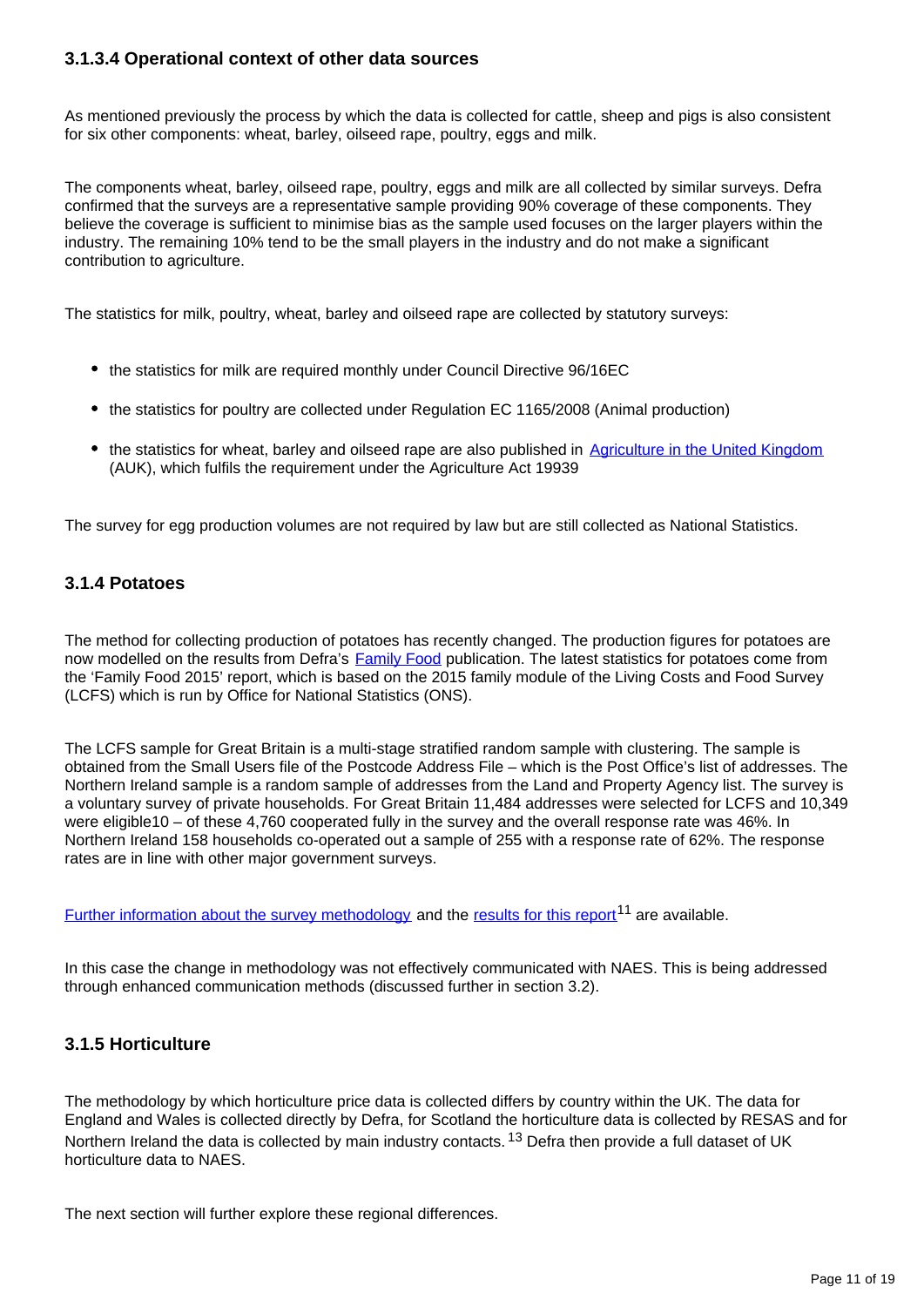A process map showing the collection of horticulture data visually is shown in Figure 2 of the annex.

#### **3.1.5.1 Methodology**

For England and Wales horticulture data is collected by Defra and obtained from price data for a range of fruit and vegetables from wholesale markets. Price data is the national average of the most usual prices charged by wholesalers for selected home-grown fruit and vegetables. Four leading wholesale markets in England are selected, that is, Birmingham, Bristol, Liverpool and New Spitalfield (in London) and collected weekly (prices for Wales are assumed to be the same as England). Data is collected by market reporters visiting these wholesale markets each week, reports are then emailed to Defra. Statistics are published weekly in the [National Average](https://www.gov.uk/government/statistical-data-sets/wholesale-fruit-and-vegetable-prices-weekly-average)  [Wholesale Prices of Selected Home-Grown Horticultural Price.](https://www.gov.uk/government/statistical-data-sets/wholesale-fruit-and-vegetable-prices-weekly-average)

[More information about the methodology](https://www.gov.uk/government/collections/fruit-and-vegetable-wholesale-prices) is available.

Each wholesale fruit and vegetables price is adjusted by a factor that takes into account the relative proportions and values of produce going through various supply chains to the market, that is, this includes supermarkets, processing, direct sales on-farm as well as through wholesale markets. This price is then adjusted to take into account commission and handling and carriage costs to then derive an estimate of the farm-gate price.15

The factors mentioned previously and the need to keep up-to-date information is kept under review by Defra. However, analysis has shown that the final valuation estimates are not highly sensitive to these factors. This is true especially considering the wider limitations in using wholesale market price data (see section 3.1.5.3).

#### **Scotland**

The horticulture price data for Scotland is collected by the June census and December survey of farms. Prices are estimated using the previous year's survey data adjusted by the latest price data from Glasgow Market price data. Price data for strawberries and blackcurrants are derived from a postal survey of horticultural units. Further information on Scottish horticulture is available in the [reports](http://www.gov.scot/Topics/Statistics/Browse/Agriculture-Fisheries/PubEconomicReport) and [methodology documents](http://www.gov.scot/Resource/0044/00442883.pdf).

#### Northern Ireland

Horticulture is a relatively small contributor to the value of agricultural output in Northern Ireland contributing around 3 to 4% of the total value of output. Farm-gate price data are obtained through main industry contacts. These are then cross-compared across sources and against general trends and take into account wider agronomic and market knowledge of each of the different sectors to ensure the data are credible and representative.

Price data take into account the end-use of the produce and any price differentials in order to derive a representative weighted annual average price. The volume of output takes into account marketings in each particular year. For example, for crops such as apples where the crop is marketed over 2 years, it will take into account marketings from two seasons for each particular calendar year.

The [Statistical Review of Northern Ireland Agriculture](https://www.daera-ni.gov.uk/articles/statistical-review-ni-agriculture) has detailed information on prices and value of production for fruit (primarily apples), vegetables, mushrooms and ornamental and hardy nursery stock.

#### **3.1.5.2 Revisions**

Revisions could occur for various reasons, including when data from third parties is unavailable or provisional at the time of publishing. Changes can also occur if new data becomes available or if there are discrepancies found in the datasets. When Defra send ONS the new data it will also includes any revisions to the annual data.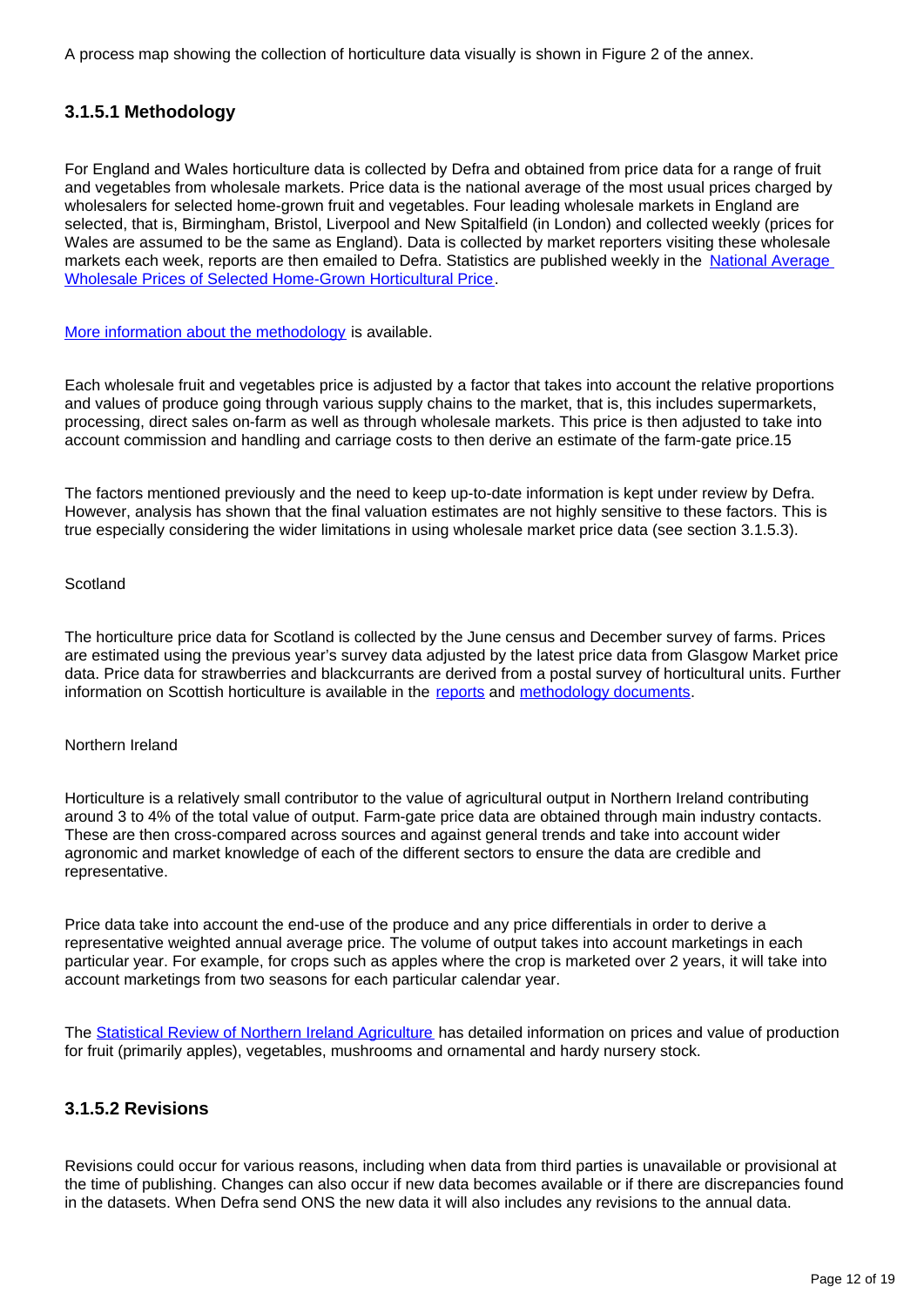#### **3.1.5.3 Operational context of the horticulture source**

Defra accept that there are some limitations of using valuation estimates of horticulture that they provide to NAES. Defra stated that these estimates should be treated with caution as they are derived from wholesale market prices with several factors applied to derive an approximate farm-gate price. These estimates therefore will not capture the full range or complexity of pricing and marketing arrangements but should still provide a reasonable estimate of broad trends.

Despite these limitations, wholesale market price data provides the best available route for deriving farm-gate price or valuation estimates as it is widely available and cost-effective to collect. This is especially true given commercial sensitivities concerning the sourcing of reliable and up-to-date price data.

#### **Strengths**

- there is 100% coverage for cattle, sheep and pigs
- the data provide 90% coverage for the components wheat, barley, oilseed rape, poultry, eggs and milk
- the data for cattle, sheep and pigs, poultry and milk is collected by statutory survey
- statistical releases produced from these collections have National Statistics status, ensuring compliance with the Code of Practice
- the long-standing use of surveys allows Defra to make historical comparisons
- the data for horticulture is widely available and is cost-effective to collect
- the statistics have a wide number of users and Defra work closely with their users to optimise collection.
- Defra inform NAES with briefings on the data submitted when required

#### **Weaknesses**

- in order for the data to be relevant to users Defra publish statistics to a tight deadline, resulting in revisions
- agriculture and its practice are devolved so data are collected by different surveys in different countries, leading to slight differences in methodologies and more opportunities for errors to be introduced
- horticulture price data must be treated with caution as captures approximate farm-gate prices and not the full range or complexity of pricing and marketing arrangements
- change in methodology around the collection of potato data not effectively communicated

#### **Next steps**

- maintain this level of knowledge on the subject area
- work with Defra to explore the potential for improvement to horticulture estimates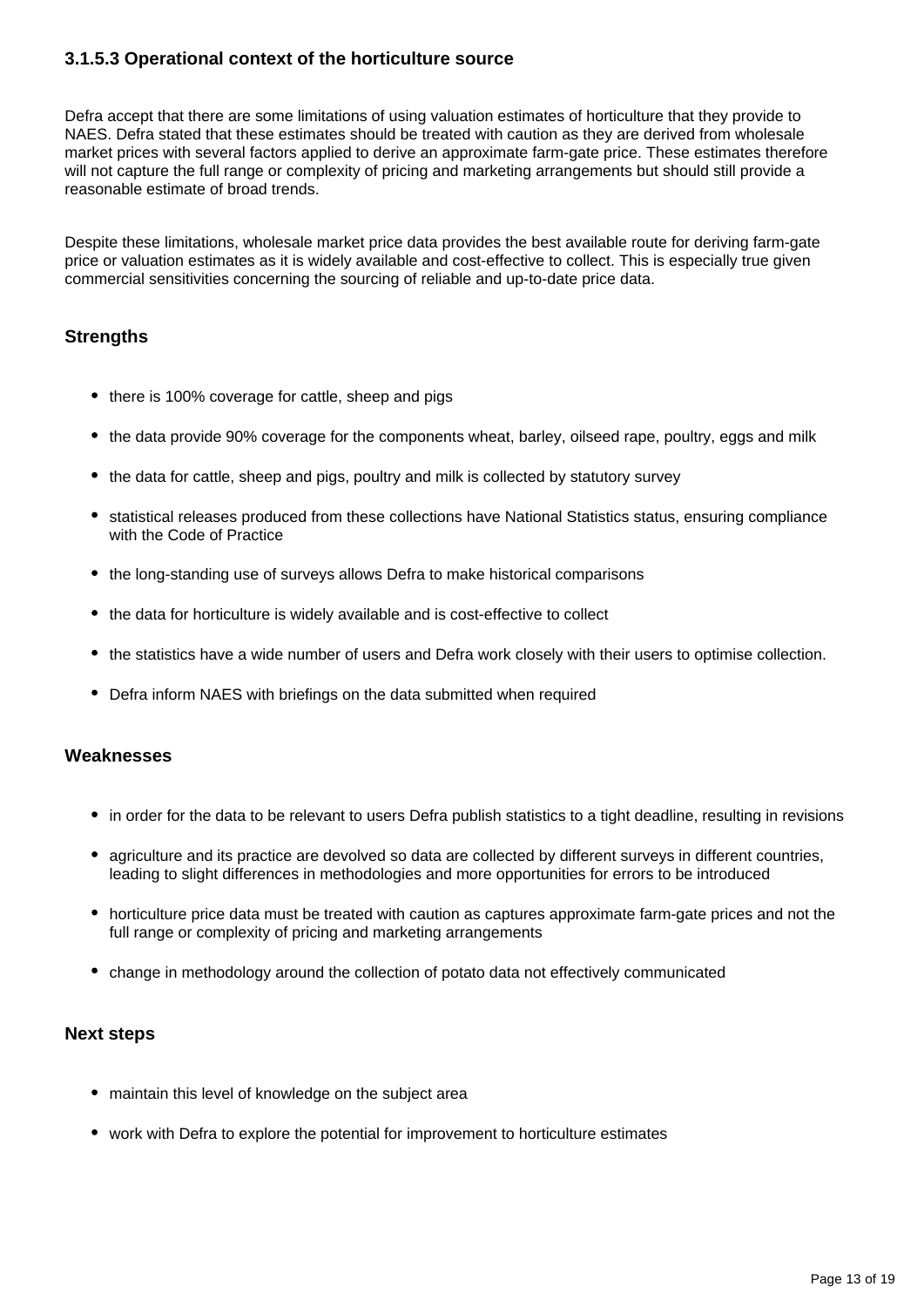#### **3.2 Communication with data supply partners – matrix score, A2**

This relates to the need to maintain effective relationships with suppliers (through written agreements such as service level agreements or memoranda of understanding), which include change management processes and the consideration of statistical needs when changes are being made to relevant administrative systems.

A process map showing the flow of communication between data supplier to output producers' is shown visually in Figure 3 of the annex.

#### **3.2.1 Communication between Department for Environment, Food and Rural Affairs (Defra) and their data suppliers**

Defra (Department for Environment, Food and Rural Affairs), Rural and Environmental Science and Analytical Service (RESAS) and Department of Agriculture, Environment and Rural Affairs (DAERA) send out forms electronically via email and this is accompanied by information that explains the purpose of the survey and provides guidance to aid completion. There is also a helpline facility, although this is generally not used as respondents are familiar with the forms.

For the components wheat, barley, oilseed rape, poultry, eggs and milk, non-respondents are chased up by email and then by phone. For cattle, sheep and pigs, if they do not respond then Department for Environment, Food and Rural Affairs (Defra) use the Food Standards Agency data.

Defra communicate with their data suppliers when quality-assuring the data they receive from the survey results. If Defra have any concerns about the validity of the results in comparisons with historical results they will contact the individual supplier by phone or email and query the result.

Due to the limitations of the horticulture data, Defra have annual face-to-face meetings with RSK ADAS, who provide the horticulture data, in order to address any ongoing issues with the data. Furthermore the prices team within Defra will contact the markets over any queries on the data within a day of receipt.

#### **3.2.2 Communication between Defra and NAES**

There is currently an agreed service level agreement (SLA) between National Accounts and Economic Statistics (NAES) Group and Defra for the supply of monthly, quarterly and annual data for the 11 components ONS requires.

The SLA has been in place since 2015, is a 3-year rolling contract until 2018 and provides a formal agreement between the two departments as to where responsibilities and requirements lie.

Defra is required to:

- make NAES aware of any changes in their methods
- provide advance warning if unable to provide data
- provide guidance on fluctuations in data and advice on changes with weights, that is, Defra should provide detailed briefings
- Defra are responsible for ensuring that series are consistent over time; where this is impossible to achieve, Defra should then agree a course of action with NAES to achieve a satisfactory series; p-rocedure would be for Defra to discuss a way forward with NAES branch head.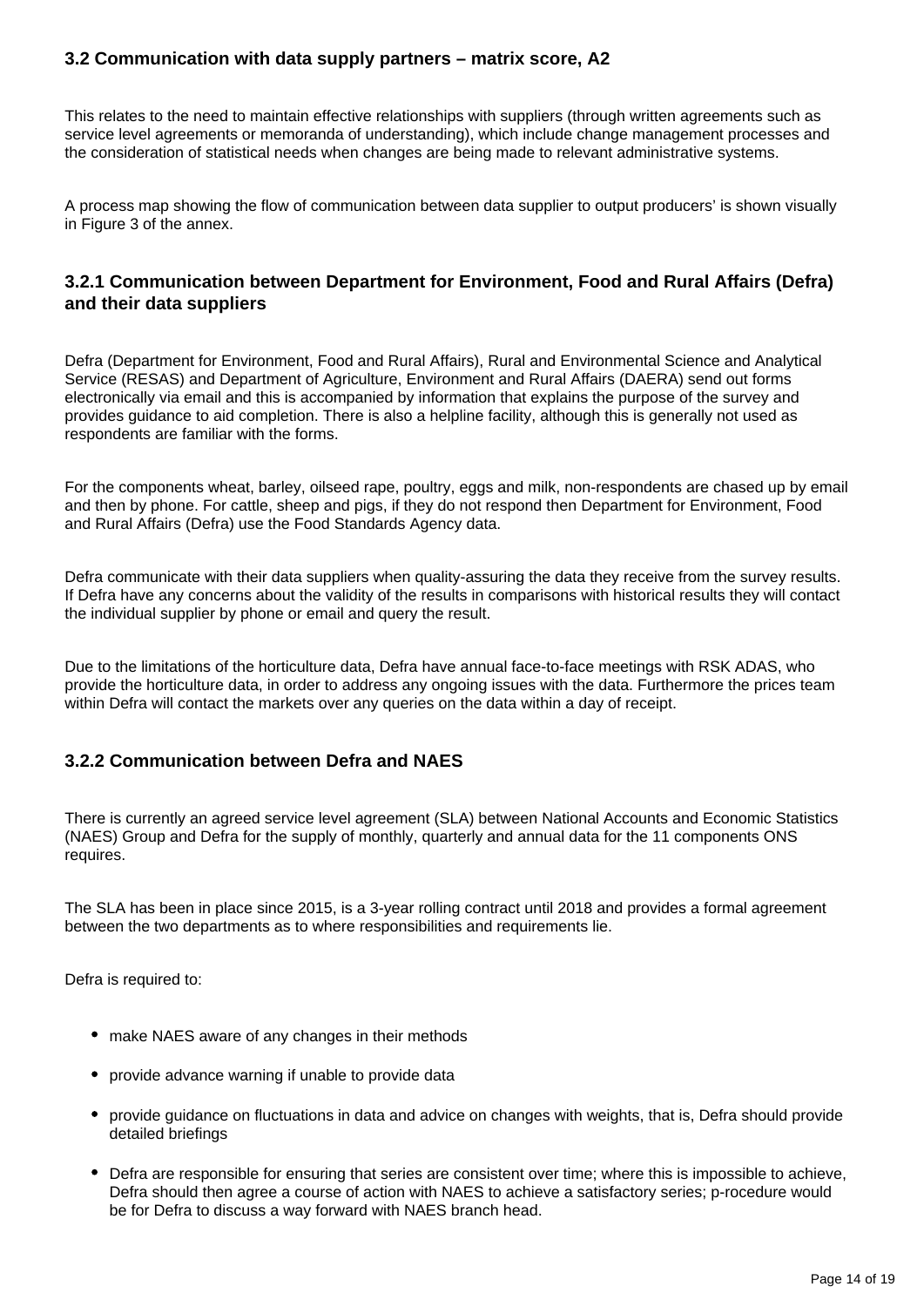Defra have been asked to inform NAES of any factors that may be helpful in better informing estimates whenever these become available but especially during November of each year when forecasts for the coming year are reviewed in the spreadsheet system (section 3.4).

The SLA states that any concerns NAES has with data will be queried with the main point of contact in Defra named on the SLA. The records of queries will be kept and maintained within NAES.

However, it should be noted that there have been changes in roles for both Defra and NAES and the contacts details on the SLA need to be updated.

The current method of communication between NAES and Defra is via email when new data is being sent and there are currently no regular formal meetings in place. During recent discussions between NAES and Defra about the SLA it was discovered that the change in methodology for potatoes had not been communicated to NAES, which is a requirement within the SLA. Furthermore the contact information and the specific wording of the SLA need to be updated. There is now ongoing discussion to update the SLA, which will prevent such occurrences in the future. Formal annual meetings will be scheduled to discuss the SLA. This shows that whilst there was a failure in communicating the changes to potatoes, Defra are committed to improving their communication with NAES.

#### **Strengths**

- survey forms sent accompanied by further information and guidance with helpline available
- Defra chase up non-responders or query suspect data
- there is a service level agreement in place between NAES and Defra formally detailing responsibilities
- Defra regularly communicate with their data suppliers

#### **Weakness**

- changes to the methods for potatoes were not communicated to NAES
- contact details on the SLA are out of date
- no formal meetings between Defra and NAES

#### **Next steps**

- communicate on a more regular basis including the arrangements of formal meetings
- updating aspects of the current SLA, for example, contact details

#### **3.3 Quality assurance principles, standards and checks by data supplier – matrix score, A2**

This relates to the validation checks and procedures undertaken by the data supplier, any process of audit of the operational system and any steps taken to determine the accuracy of the administrative data.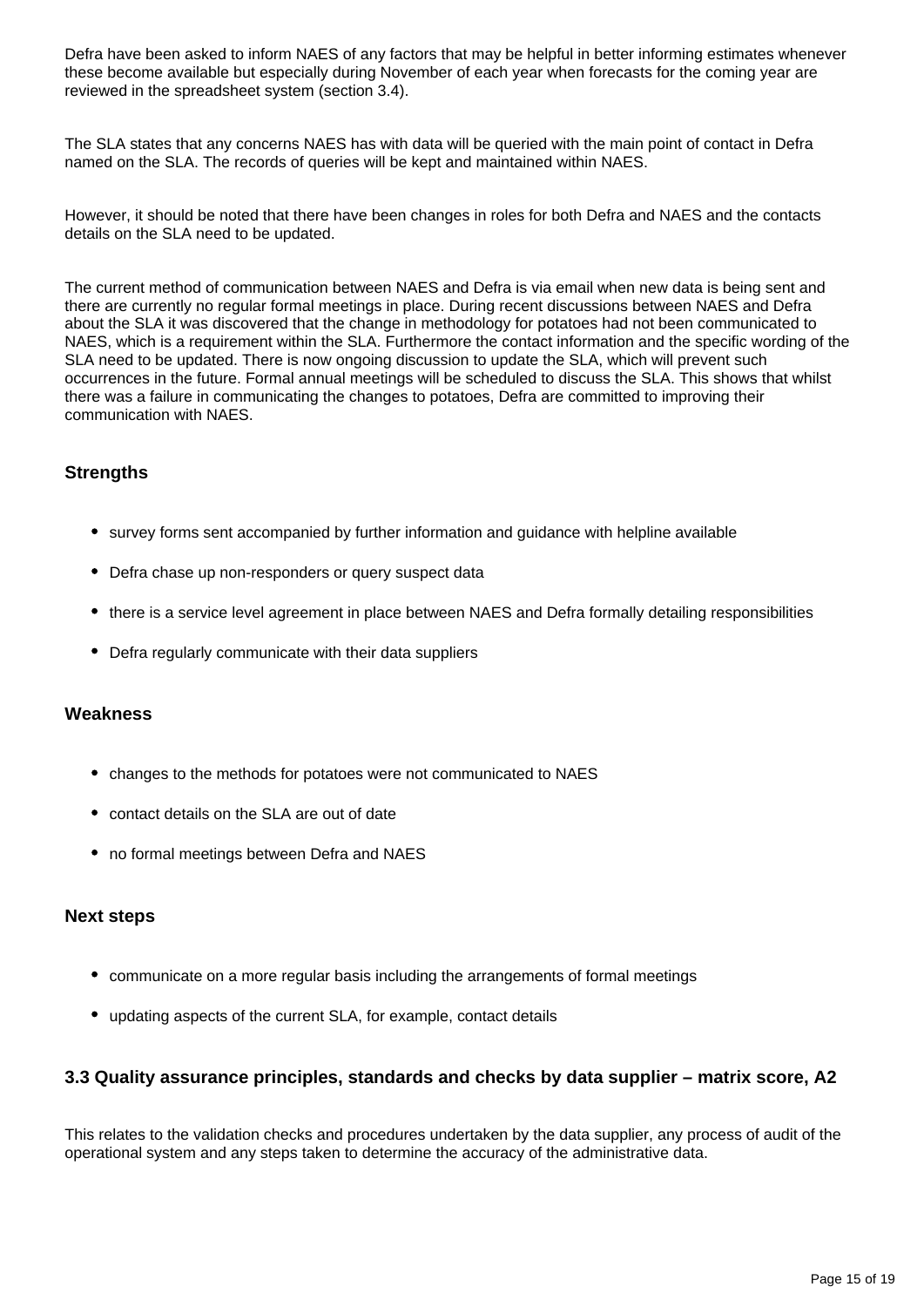A process map showing the quality assurance checks conducted by Defra is shown visually in Figure 4 of the annex.

#### **3.3.1 Quality assurance Checks for all of the components**

The data for wheat, barley, oilseed rape, cattle, sheep, pigs, poultry, egg, milk and horticulture are subject to a variety of rigorous validation checks, by Department for Environment, Food and Rural Affairs (Defra). This includes:

- automatic checks
- historical checks
- manual feedback
- user feedback, which provides an independent aspect to identify inconsistencies in the data such as outliers and extreme values

Automatic checks involve using software to identify outliers and/or anomalies in the data. Historical checks entail comparing respondents' survey results from previous years in order to assess whether there are any outliers. Manual checks involve contacting the survey respondent where the new data seems unusual in comparison with previous years.

Using the case study example for cattle, sheep and pigs – prior to publishing the statistics they are subject to scrutiny by two main users:

Eurostat/ The EU Commission where these slaughtering statistics are required monthly under Regulation number EC. 1165/2008. Defra send the data to Eurostat, which includes briefings and commentary on the data. This gives Eurostat an opportunity to scrutinise the data before Defra publish on their website.

The livestock industry, this includes divisions of the Agriculture and Horticulture Development Board (AHDB), AHDB Pork 16 and AHDB Beef and Lamb . Users of slaughtering statistics rely heavily on the statistics in order to assess the current state of the industry and predict the available supplies of meat production for the coming year. This can then affect meat prices and trade decisions on levels of imports and exports to maintain supply. Defra work closely with AHDB and prior to publication will engage with them to discuss if the data are behaving strangely.

After the statistics have been published there is further opportunity for Defra's wider users to give feedback and scrutinise the results. Defra have stated that the data has not been strongly challenged and there has been no feedback querying the results.

As the statistics are rarely challenged by Defra's users and the general public, Defra are confident that the quality assurance checks meet users' needs and are fit for purpose.

For potatoes there is a general quality assurance based on reports in farming press and other details published on the web such as the AHDB website.

#### **Strengths**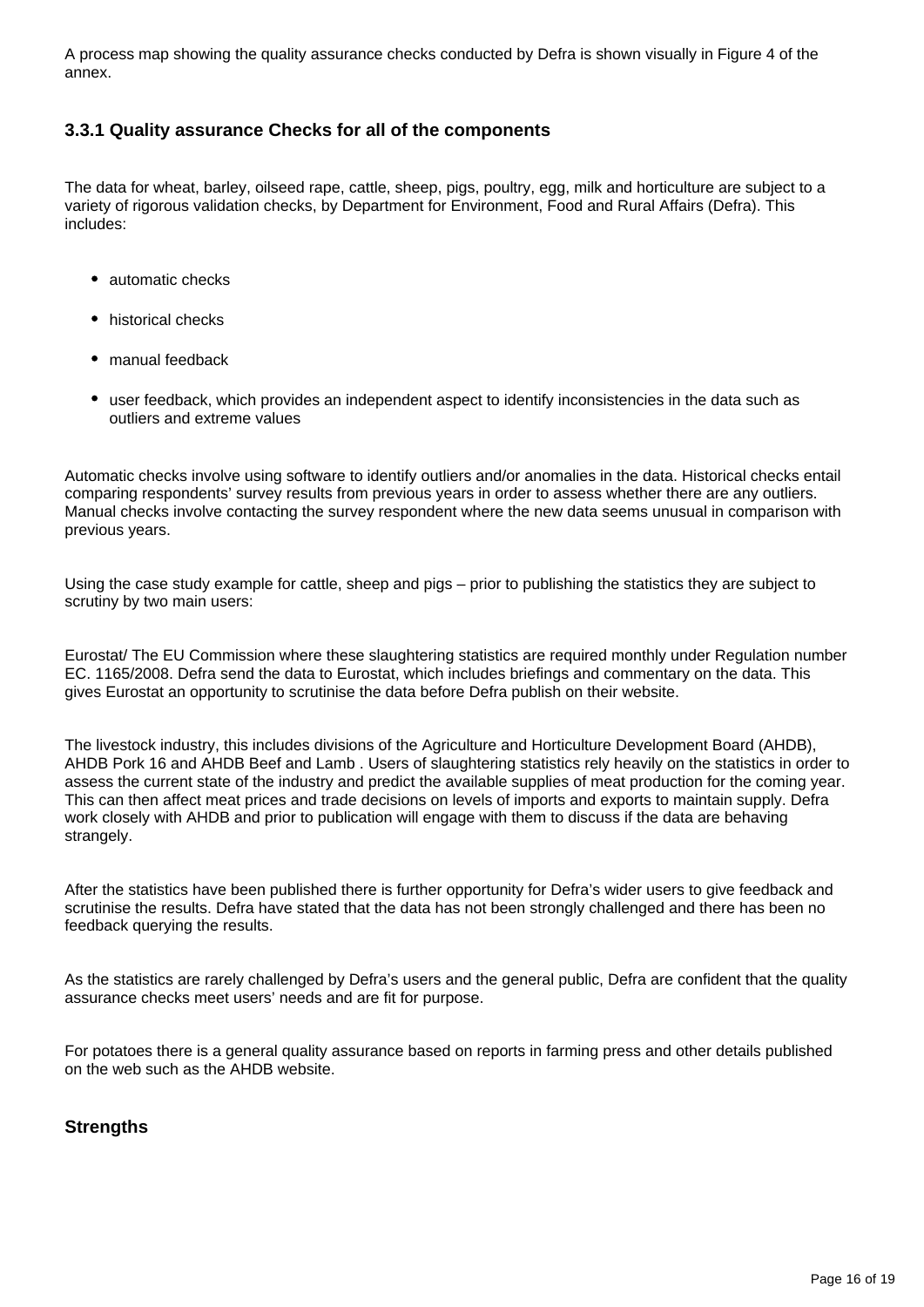- Defra have a variety of rigorous quality assurance checks in place
- survey results can be compared with other data sources, for example, from the Food Standards Agency
- data are discussed with main industry players and users prior to publication

#### **Weaknesses**

Defra have to adhere to a tight deadline and therefore publish within 3 weeks of receiving the data

#### **3.4 Producers' quality assurance investigation and documentation – matrix score, A1**

This relates to the quality assurance conducted by the statistical producer, including corroboration against any other data sources.

#### **3.4.1 Quality assurance by National Accounts Economic Statistics (NAES) Group**

A process map showing the quality assurance checks conducted by output producers is shown visually in Figure 5 of the annex.

As mentioned in Table 3, Department for Environment, Food and Rural Affairs (Defra) supply National Accounts and Economic Statistics (NAES) Group with 11 components of data. When the data is received it is quality assured (QA) by a member of the NAES team who is the main point of contact for agriculture. The monthly, quarterly and annual data are delivered via a spreadsheet and includes new data as well as any revisions to previous data. Where the data contains anything unusual or unexpected Defra provide briefings to explain this.

NAES then conduct the following quality assurance checks:

- compare new data with the previous period data and assess growth trends
- compare new data with the same period in the previous year (that is, January 2017 to January 2016) to assess historical, seasonal trends and growth trends
- carry out sense checks on submitted data, for example, check totals add up

On those occasions when any of the monthly, quarterly and annual data are not available in time for publication NAES make forecasts. For example, NAES will publish in April but the quarterly and annual data will not be available so forecasts have to be made. In this case data imputation is built into the system that forecasts a figure based on historical data and trends from previous years.

After the data has been quality assured, the NAES team then deflate and seasonally adjust the data. After this process there are no further quality assurance checks. The data passes through an internal ONS system for the final output where the agriculture data (division 01) is aggregated with divisions 02 forestry and 03 fishing to produce part of the GDP(O) estimate.

NAES also benchmark to Defra annual supply and use data when this is made available to ensure that there is consistency between Defra and NAES. This conceptually superior data inevitably leads to revisions to final outputs but these do not significantly impact NAES estimates of GDP. Defra are keen to work with NAES to gather feedback to improve future data sources.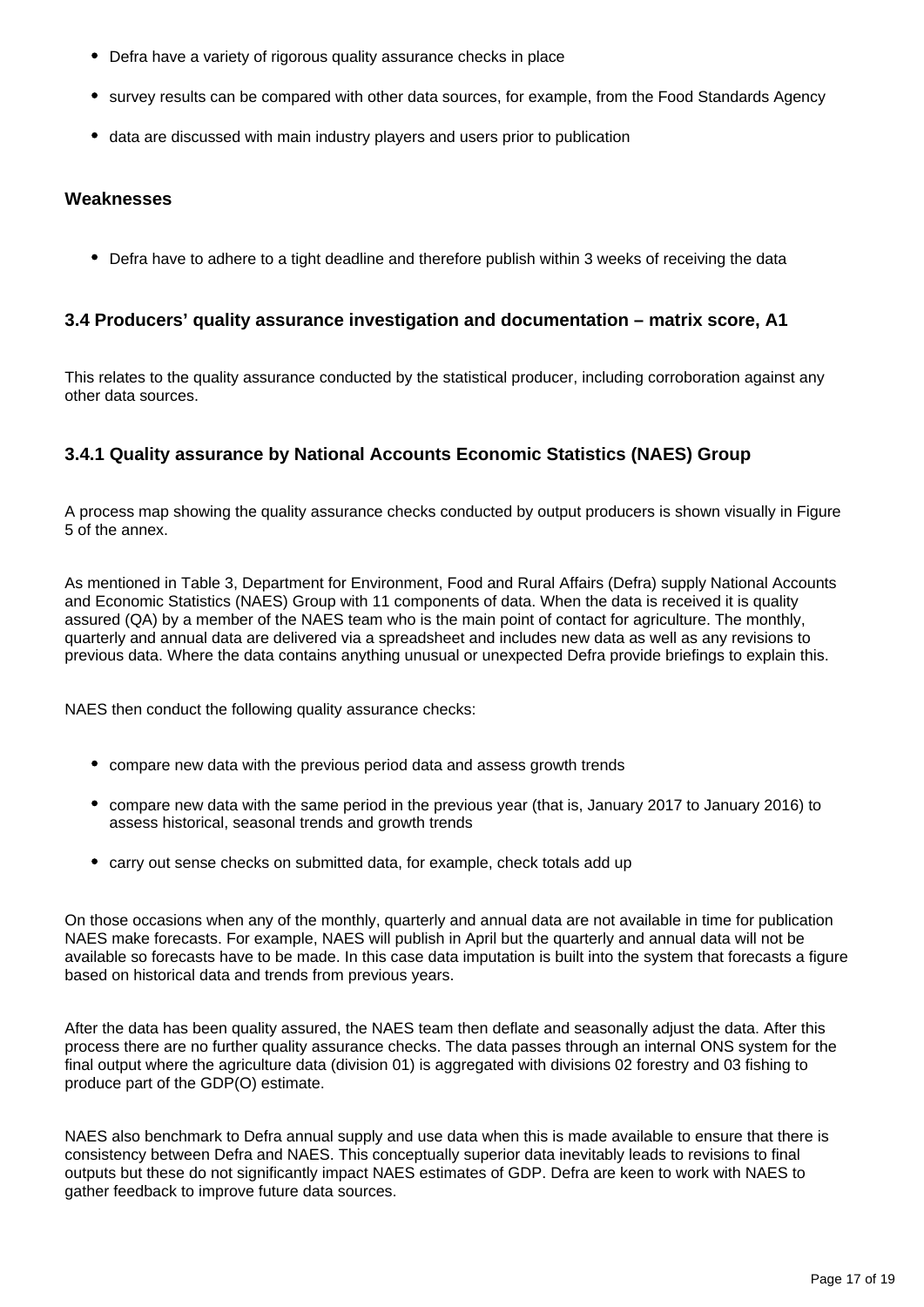There are full desk instructions in place to carry out these functions, however, this is potentially rather complex for a new starter. The NAES team are currently in the process of reviewing and updating these desk instructions. It should be noted that despite there being complex desk instructions there are a number of experienced members in the team who can provide guidance and expertise. The expertise within the team and current desk instructions would enable another person in the team to pick up the quality assurance processes and sign them off.

#### **Strengths**

- good quality assurance checks in place
- built on already rigorous checks conducted by Defra
- no major feedback or concerns raised from NAES users about agriculture

#### **Next steps**

• review and update desk instructions

#### **Notes for : Areas of quality assurance**

- 1. Data for Scotland are not available separately due to confidently reasons.
- 2. Northern Ireland sends the data to DEFRA and there is limited detail published for milk.
- 3. Department for Environment, Food and Rural Affairs (Defra) define major based on throughput.
- 4. The Food Standards Agency (FSA) do not currently publish their data. They send Defra a copy of the data each month.
- 5. This is the livestock slaughtered for meat consumption.
- 6. For more information about what guidance Defra provide to their data supplier when completing the surveys see section 3.2.
- 7. This acts states that Ministers must publish an annual report relating to price support for agricultural produce as they consider relevant. The government uses this information when considering policy issues such as proposals by the European Commission in regards to the Common Agricultural Policy (CAP) and the provision of agricultural support.
- 8. That is, they were not empty properties or business addresses.
- 9. Defra have confirmed that they are in the process of producing a methodology paper for the production of potatoes in the near future but do not currently have a timeframe.
- 10. Due to confidentiality reasons Defra are unable to provide details of these key industry contacts.
- 11. These factors were estimated based on commissioned survey and research in 2003 to 2004 and then updated in 2005 to 2006.
- 12. Farm-gate prices (in £ per tonne) or value based on farm-gate price. This is the price the farmer is paid for their produce with no extra delivery or packaging costs.